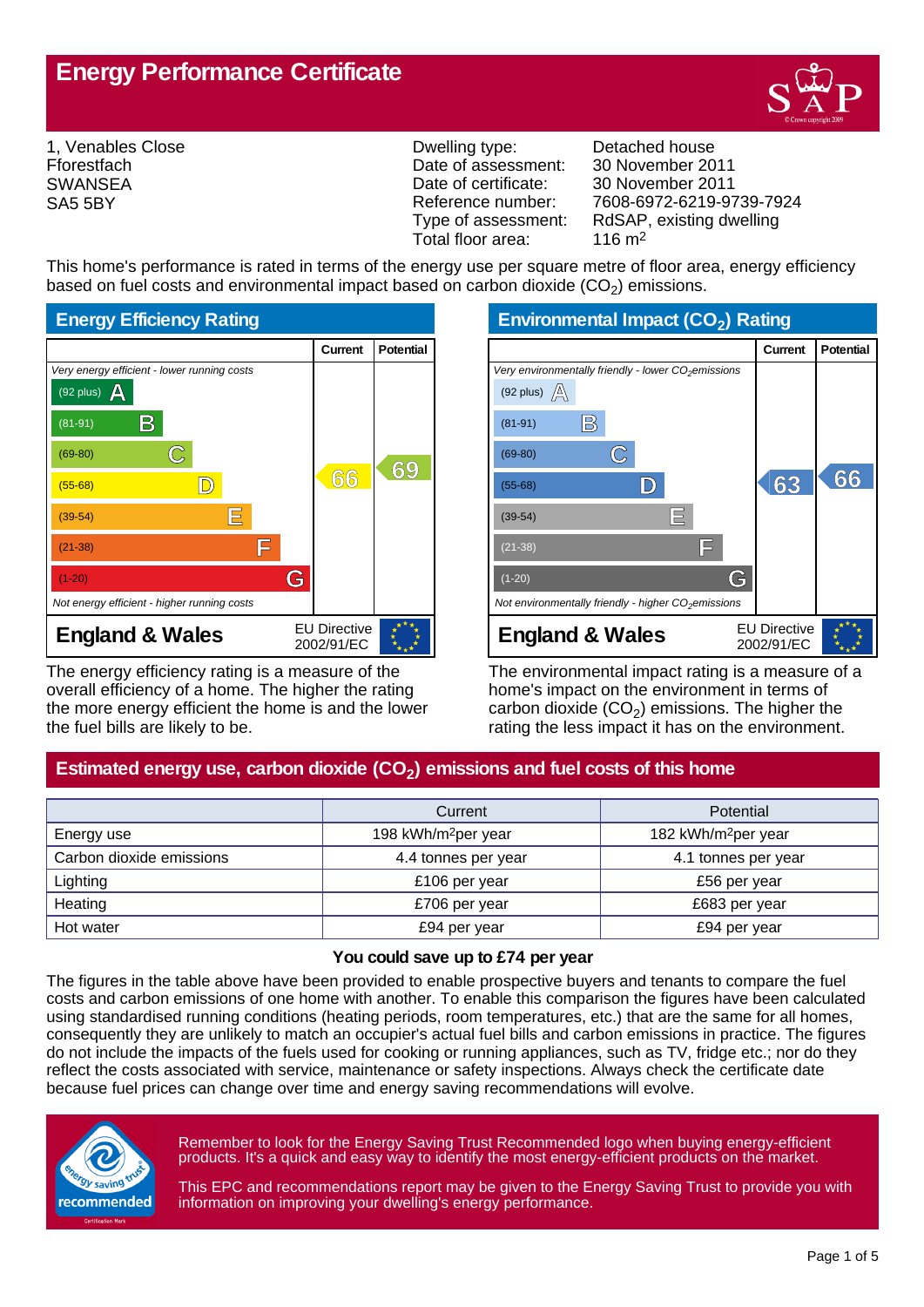## **About this document**

The Energy Performance Certificate for this dwelling was produced following an energy assessment undertaken by a qualified assessor, accredited by Elmhurst Energy Systems Ltd, to a scheme authorised by the Government. This certificate was produced using the RdSAP 2009 assessment methodology and has been produced under the Energy Performance of Buildings (Certificates and Inspections) (England and Wales) Regulations 2007 as amended. A copy of the certificate has been lodged on a national register.

Assessor's accreditation number: EES/008113 Assessor's name: Mr. Brian Porter Company name/trading name: 222 Developments Phone number: 07970 204351 Fax number: E-mail address: pbrianporter@aol.com<br>Related party disclosure: No related party Related party disclosure:

6 Parkwood Gowerton Swansea SA4 3DQ

## **If you have a complaint or wish to confirm that the certificate is genuine**

Details of the assessor and the relevant accreditation scheme are on the preceding page. You can get contact details of the accreditation scheme from their website at www.elmhurstenergy.co.uk together with details of their procedures for confirming authenticity of a certificate and for making a complaint.

## **About the building's performance ratings**

The ratings on the certificate provide a measure of the buildings overall energy efficiency and its environmental impact, calculated in accordance with a national methodology that takes into account factors such as insulation, heating and hot water systems, ventilation and fuels used. The average Energy Efficiency Rating for a dwelling in England and Wales is band E (rating 50).

Not all buildings are used in the same way, so energy ratings use standard occupancy assumptions which may be different from the specific way you use your home. Different methods of calculation are used for homes and for other buildings. Details can be found at www.communities.gov.uk/epbd.

Buildings that are more energy efficient use less energy, save money and help protect the environment. A building with a rating of 100 would cost almost nothing to heat and light and would cause almost no carbon emissions. The potential ratings on the certificate describe how close this building could get to 100 if all the cost effective recommended improvements were implemented.

### **About the impact of buildings on the environment**

One of the biggest contributors to global warming is carbon dioxide. The way we use energy in buildings causes emissions of carbon. The energy we use for heating, lighting and power in homes produces over a quarter of the UK's carbon dioxide emissions and other buildings produce a further one-sixth.

The average household causes about 6 tonnes of carbon dioxide every year. Adopting the recommendations in this report can reduce emissions and protect the environment. You could reduce emissions even more by switching to renewable energy sources. In addition there are many simple everyday measures that will save money, improve comfort and reduce the impact on the environment. Some examples are given at the end of this report.



**Click www.epcadviser.direct.gov.uk our online tool which uses information from this EPC to show you how to save money on your fuel bills.**

Further information about Energy Performance Certificates can be found under Frequently Asked Questions at www.epcregister.com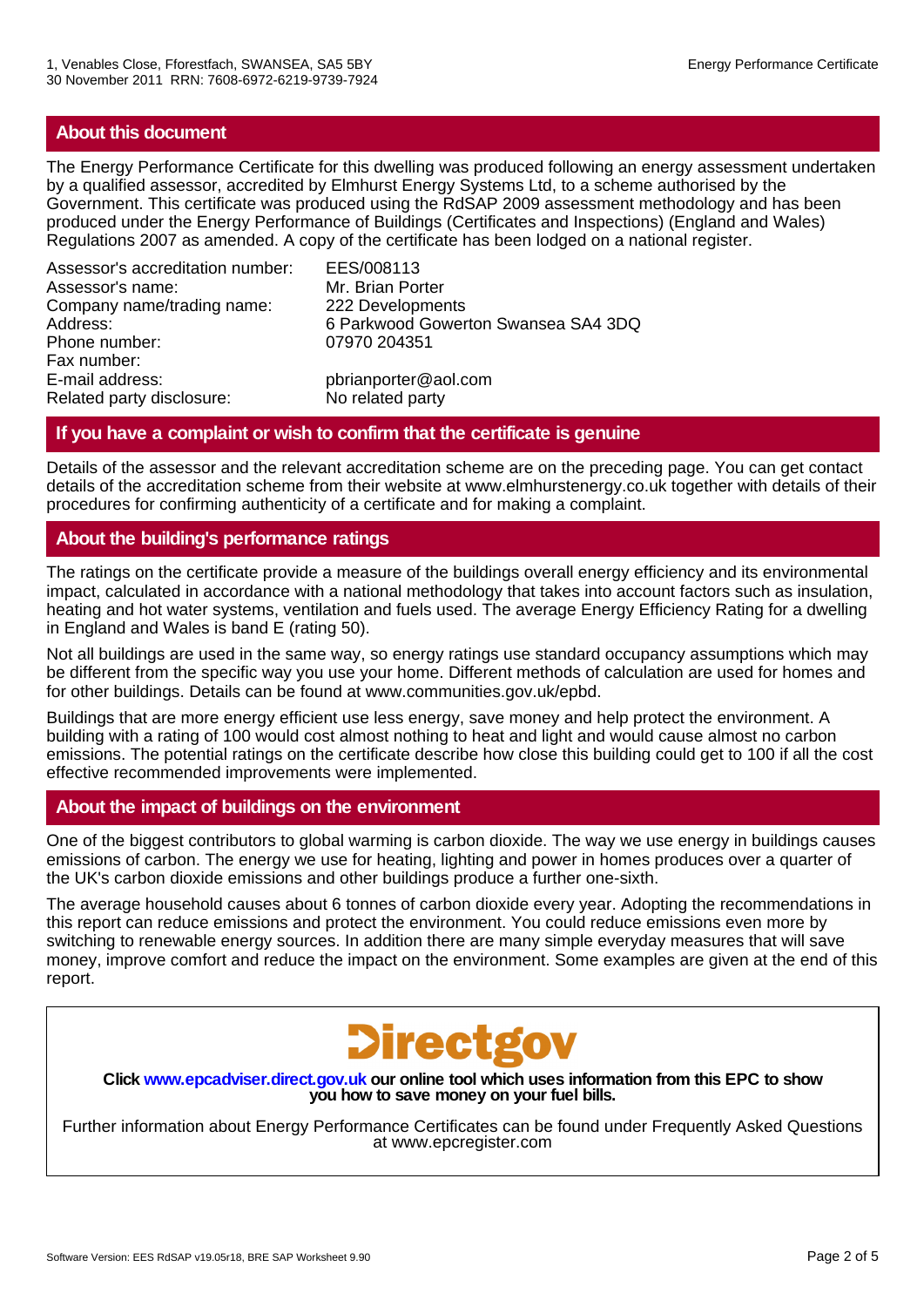## **Recommendations**

The measures below are cost effective. The performance ratings after improvement listed below are cumulative, that is they assume the improvements have been installed in the order that they appear in the table. The indicative costs are representative for most properties but may not apply in a particular case.

| Lower cost measures                           | <b>Indicative Cost</b> | Typical savings<br>per year | Ratings after improvement |                         |
|-----------------------------------------------|------------------------|-----------------------------|---------------------------|-------------------------|
|                                               |                        |                             | Energy<br>Efficiency      | Environmental<br>Impact |
| Low energy lighting for all fixed outlets     | £25                    | £42                         | D 68                      | D 65                    |
| 2 Upgrade heating controls                    | £350 - £450            | £32                         | C <sub>69</sub>           | D 66                    |
| Total                                         |                        | £74                         |                           |                         |
| Potential energy efficiency rating            |                        |                             | C <sub>69</sub>           |                         |
| Potential environmental impact $(CO2)$ rating |                        |                             | D 66                      |                         |

#### **Further measures to achieve even higher standards**

The further measures listed below should be considered in addition to those already specified if aiming for the highest possible standards for this home. However you should check the conditions in any covenants, planning conditions, warranties or sale contracts. The indicative costs are representative for most properties but may not apply in a particular case.

| 3 Solar water heating                        | £4,000 - £6,000     | £27  | C 70 | D 68 |
|----------------------------------------------|---------------------|------|------|------|
| 4 Solar photovoltaic panels, 2.5 kWp         | $E11,000 - E20,000$ | £214 | C 78 | C 75 |
| Enhanced energy efficiency rating            |                     |      | C 78 |      |
| Enhanced environmental impact $(CO2)$ rating |                     |      | C 75 |      |

Improvements to the energy efficiency and environmental impact ratings will usually be in step with each other. However, they can sometimes diverge because reduced energy costs are not always accompanied by a reduction in carbon dioxide  $(CO<sub>2</sub>)$  emissions.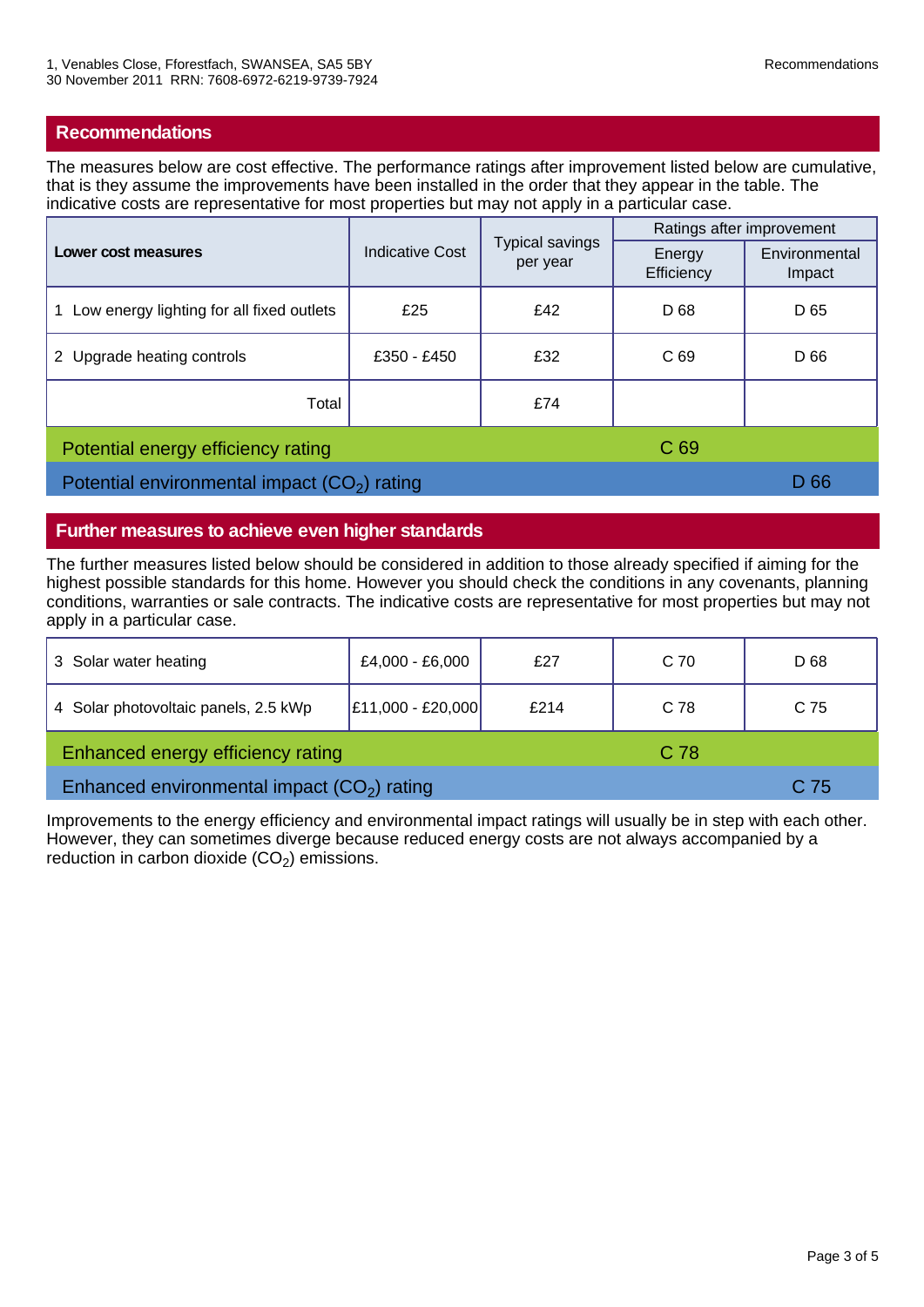## **Summary of this home's energy performance related features**

The table below gives an assessment of the key individual elements that have an impact on this home's energy and environmental performance. Each element is assessed by the national calculation methodology; 1 star means least efficient and 5 stars means most efficient. The assessment does not take into consideration the physical condition of any element. 'Assumed' means that the insulation could not be inspected and an assumption has been made in the methodology based on age and type of construction.

| Element                                     | Description                                | Current performance      |               |  |
|---------------------------------------------|--------------------------------------------|--------------------------|---------------|--|
|                                             |                                            | <b>Energy Efficiency</b> | Environmental |  |
| Walls                                       | Cavity wall, filled cavity                 | ★★★★☆                    | ★★★★☆         |  |
| Roof                                        | Pitched, 200 mm loft insulation            | ★★★★☆                    | ★★★★☆         |  |
| Floor                                       | Solid, no insulation (assumed)             |                          |               |  |
| <b>Windows</b>                              | Fully double glazed                        | ★★★☆☆                    | ★★★☆☆         |  |
| Main heating                                | Boiler and radiators, mains gas            | ★★★★☆                    | ★★★★☆         |  |
| Main heating controls                       | Programmer, TRVs and bypass                | ★★★☆☆                    | ★★★☆☆         |  |
| Secondary heating                           | Room heaters, mains gas                    |                          |               |  |
| Hot water                                   | From main system                           | ★★★★☆                    | ★★★★☆         |  |
| Lighting                                    | Low energy lighting in 9% of fixed outlets | ★☆☆☆☆                    | ★☆☆☆☆         |  |
| Current energy efficiency rating            |                                            | D 66                     |               |  |
| Current environmental impact $(CO2)$ rating |                                            |                          | D 63          |  |

### **Low and zero carbon energy sources**

None